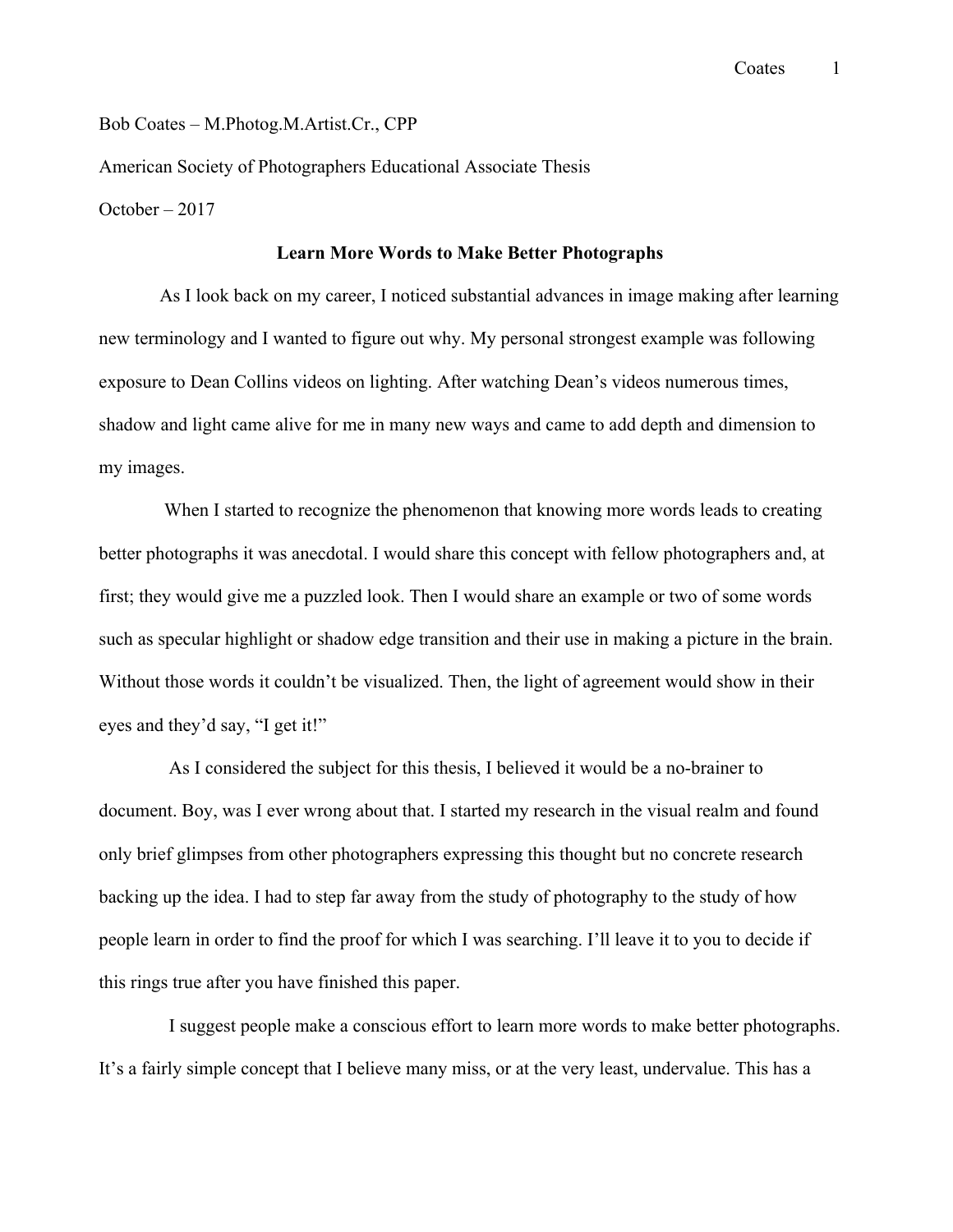cost in slower learning and growing time over the life of their careers. Words are the building blocks that enable the mind to think through concepts and visualize ideas. The key word here is visualize. With a larger number of words you have a greater chance of putting together new concepts with this increased vocabulary palette at your disposal.

Vocabulary is the word we use for the words we know. Here's a *Merriam-Webster, Dictionary* definition to put us all on the same page.

**Vo-cab-u-lary** \vö-kab-ye -,ler-ë \ n, pl –**lar-ies 1**: a list or collection of words or of words and phrases usu. alphabetically arranged and explained or defined: LEXICON 2 a**:** a sum or stock of words employed by a language, group, individual, or work or in a field of knowledge b**:** a list or collection of terms or codes available for use. (Merriam-Webster, Inc. p 1320)

From *Vocabulary.com* comes this additional explanation, "First used in the 1500s to mean a list of words with explanations, the noun vocabulary came to refer to the "range of language of a person or group" about two hundred years later. A lot of hobbies, like fishing or knitting, require that you learn their unique vocabulary before you can get the most out of them." (Vocabulary) Obviously photography has a vocabulary all its' own.

#### **Research into Learning**

As I began to research this idea of vocabulary as a way to expand learning I had to delve into the education process and look to see how people learn. In Vocabulary Development Stephen Stahl says, "Linguistic vocabulary is synonymous with thinking vocabulary." (Stahl 14) I found this quote to be of help as it made me feel that I was beginning to find the correct path for the thesis.

In researching how one's depth of vocabulary can help in learning I found many examples. In the book *Edge: How Does Language Shape the Way We Think*, Broditsky says, "…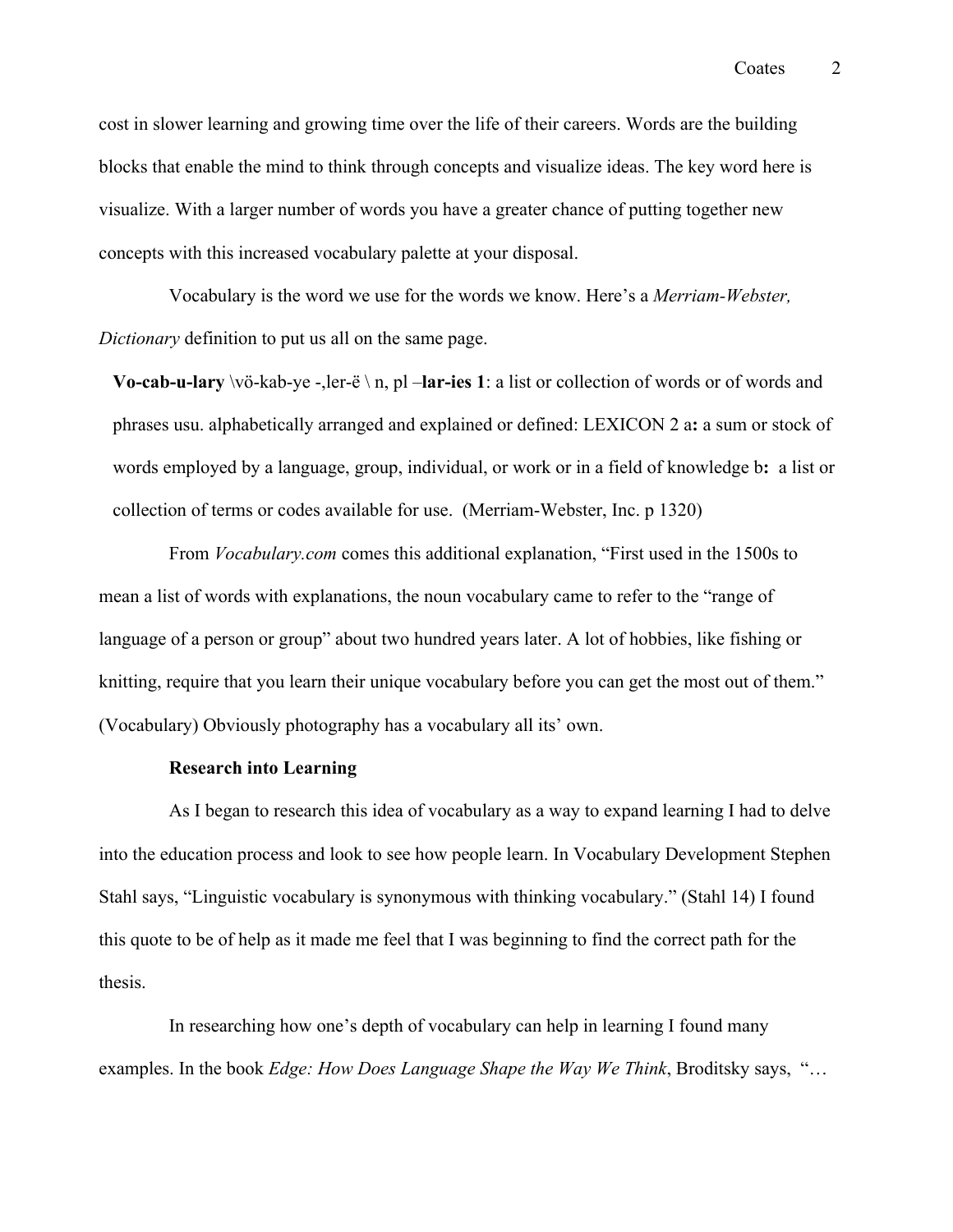it can be said that language can affect or shape how people view or perceive things, even time." (Broditsky, 2009) From *Building Academic Vocabulary - Teacher's Manual*, Marzano and Pickering posed the following question and answer. "Why, you might ask, does vocabulary instruction have such a profound effect on student comprehension of academic content? The answer to this question is straightforward. People's knowledge of any topic is encapsulated in the terms they know that are relevant to the topic."

"The more students understand these terms, the easier it is for them to understand information they may read or hear about the topic. On the other hand, without a basic knowledge of these terms, students will have difficulty understanding information they read or hear." They continue, stating that knowledge of important terms, is critical to understanding any subject. "Success in almost any endeavor can be traced to vocabulary. The reason for this is simply that the knowledge anyone has about a topic is based on the vocabulary of that information." (Marzano & Pickering Chapter 1)

Every activity and business, and that includes photography, has it's own lexicon. Here's an example put forth by Marilee Sprenger in *Vocabulary of the Common Core*; see how well you understand the following sentence. "A ductless split can produce the exact amount of energy needed to temper an envelope." Just reading these words without more contexts, or an engineering background, can easily lead to a wrong result. I know I wasn't close in understanding. Nor was Marilee when she first read the sentence, "(her)...mind started to try to make connections to envelopes and wondered if tempering had something to do with getting or keeping glue on the flap." An engineer would know that the sentence refers to equipment and its capability of cooling a room. An example could be made using common and uncommon photography terms but I'll let you come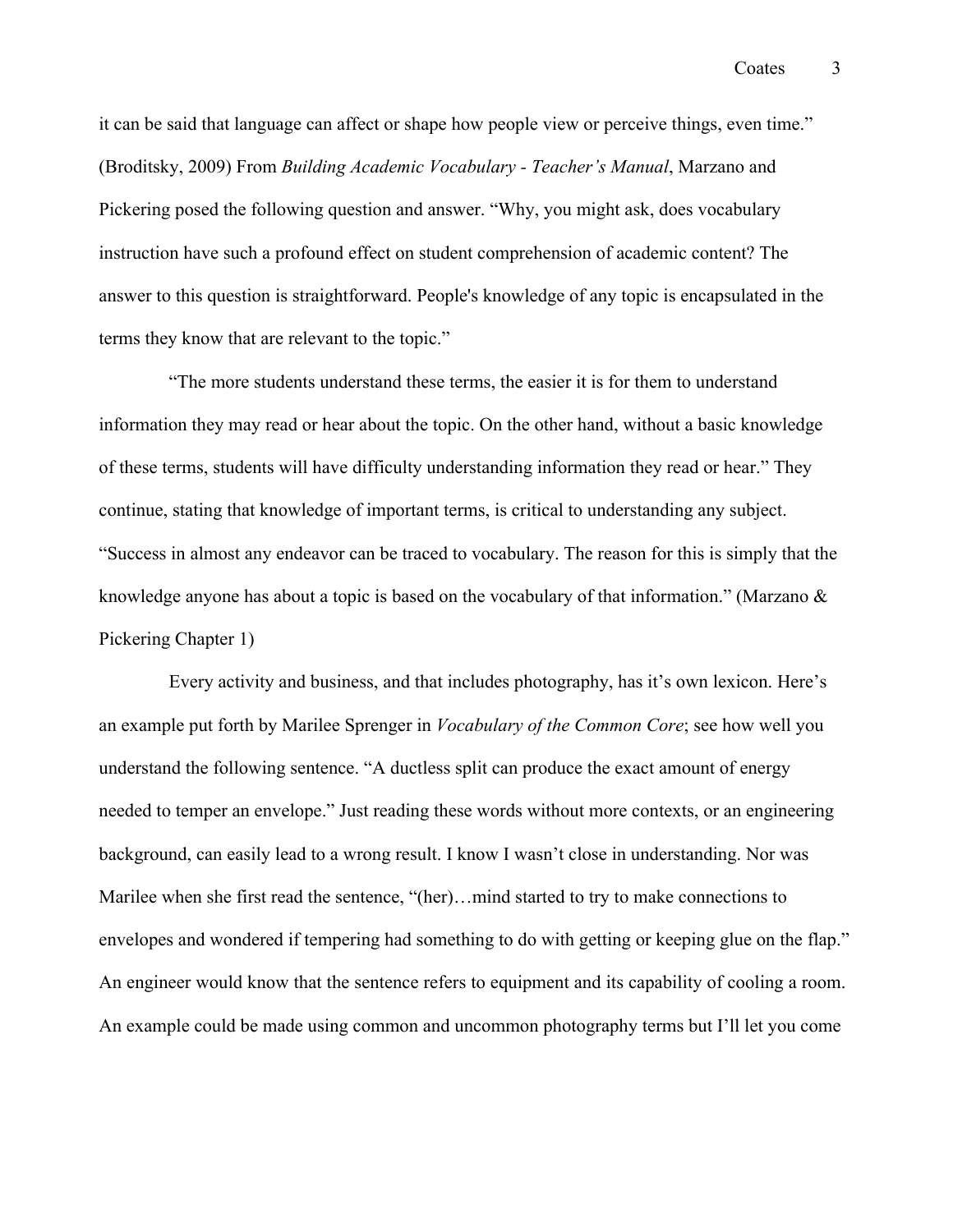up with your own. I'm sure you have plenty of ideas that a non-photographer or someone relatively new to the business might stumble around for specific meaning.

According to *Wikipedia*, "Focal vocabulary is a specialized set of terms and distinctions that is particularly important to a certain group: those with a particular focus of experience or activity." (Wikipedia)

In *How We Think*, John Dewey shares this thought, "Everyone has experienced how learning an appropriate name for what was dim and vague cleared up and crystallized the whole matter. Some meaning seems distinct almost within reach, but is elusive; it refuses to condense into definite form; the attaching of a word somehow (just how, it is almost impossible to say) puts limits around the meaning, draws it out from the void, makes it stand out as an entity on its own account." (Dewey 173)

I have heard people suggest that they want to be natural photographers, unfettered by study and ideas that that have been shared in the past. I would consider that much like reinventing the wheel. I prefer and suggest that we stand on the shoulders of those that have come before and to build on their knowledge as opposed to wheel reinvention. I believe the study of the words of the science of photography is important to the final outcome of images created. As Robert Henri shared in *The Art Spirit*, "In the past every step of human progress has been directed by art and science. These two are inseparable, and cannot exist in their pure sense, one without the other." (Henri 157)

# **More Than Photography-Centric Vocabulary**

The vocabulary that we can put to use as photographers is much wider and more varied than you might think at first glance. We need to understand words that are much more than just photography-centric. Delving into word lists from other visual arts and science can be of immense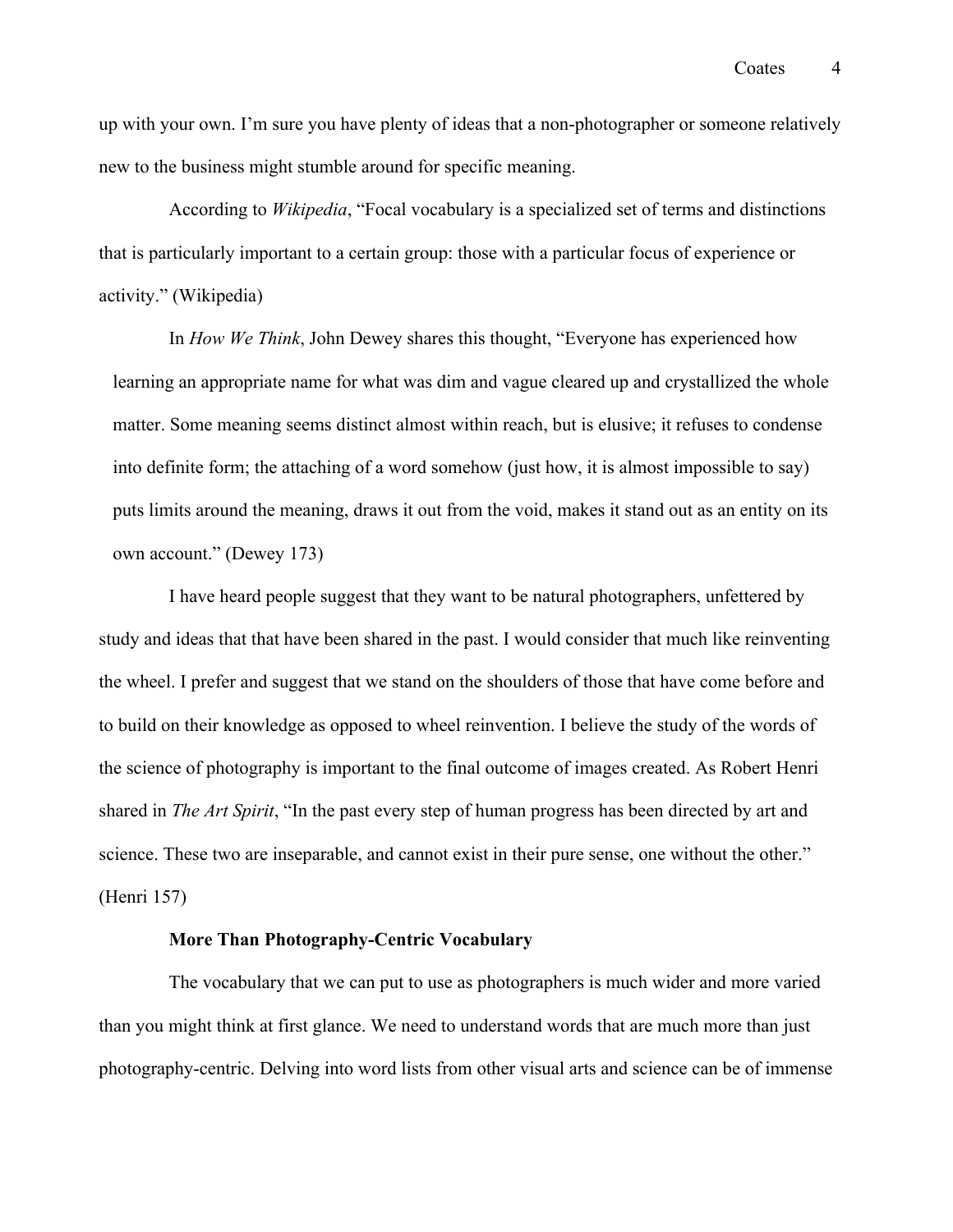help in expanding our photographic visual language and image creating skills. Words are the paint that makes it possible for us to envision pictures in the mind. The more words we have at our disposal, from more and varied sources, the deeper our palette and the richer our vision becomes. Richer images in the mind allow us to visualize images with more depth and dimension. The more complex the thought process the more imaging possibilities will dance in our brains.

Everyone develops a working vocabulary over time. Starting with the words directly associated with basic exposure, including the triumvirate of aperture, shutter-speed and ISO. As we increase our knowledge there comes a realization that it is not just the amount of light but the quality of light and the shadows created that make for a stronger image. We also need to seek the science of photography terminology such as the Inverse Square Law and Angle of Reflection Equals the Angle of Refraction.

How many words should we have at our disposal? What comes to mind when you hear these words: Luminous, shiny, bright, vivid, fluorescent or aglow? Each hopefully creates its own image in your brain. Can you create light that illustrates these words in your photos?

How about words that describe the darker side: shadow, chiaroscuro, shade, gloom or dusk? Words and phrases for different types of shadow and light start to enter our lexicon making it easier to pre-visualize final photographs. These include descriptive phrases such as shadow edge transition and specular highlight. Leonardo Da Vinci said, "Shadow is the means by which bodies display their form. The forms of bodies could not be understood in detail but for shadow." (Richter 1888). As more words are internalized we can tell the difference between the source of a light versus the origin of light, the respective shadows they create, and their effect on our final representation of a scene or subject. Words for light modifiers including soft-boxes, strip lights, and various types of umbrellas have meanings beyond their shapes but how they play in the scene.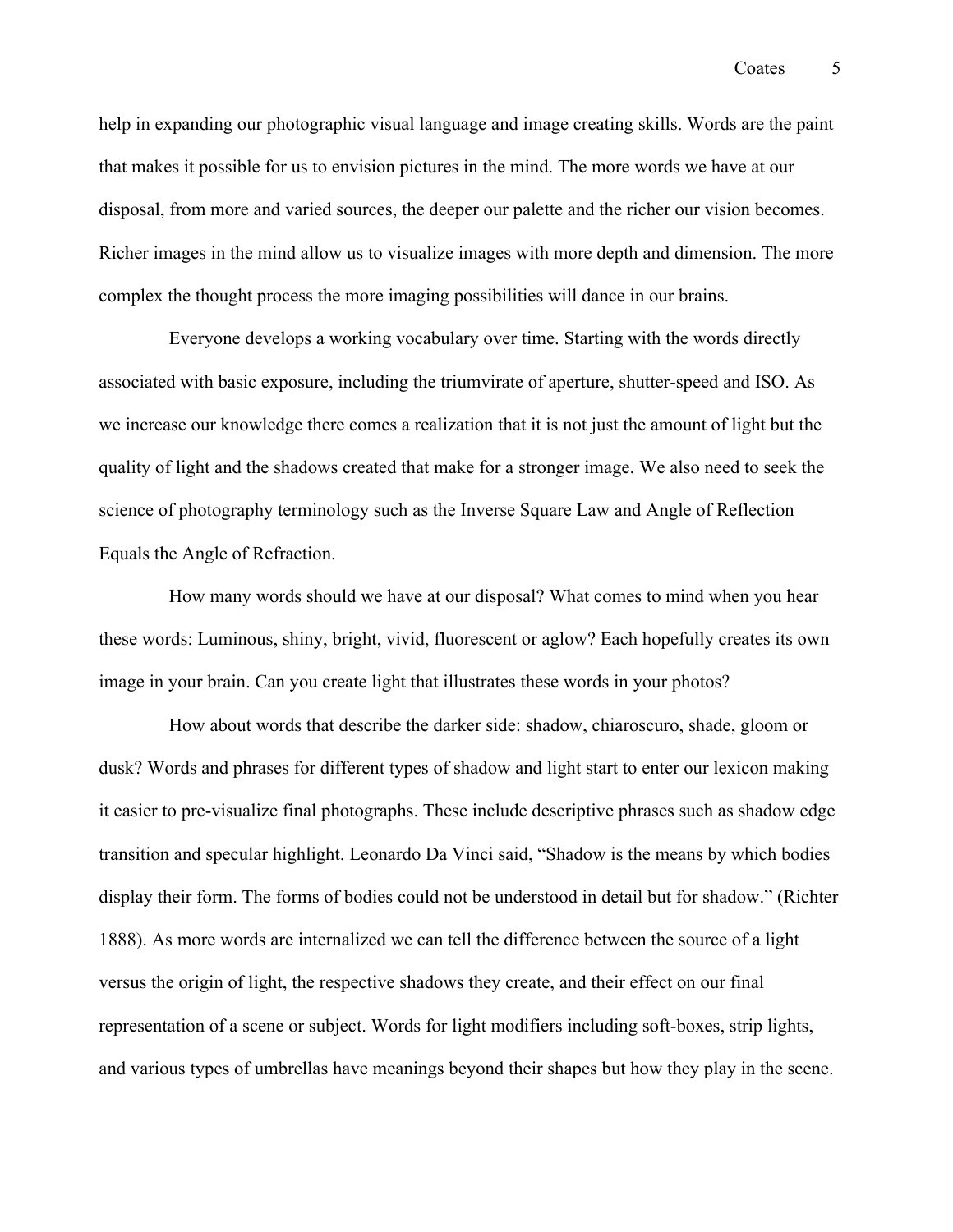The myriad types of lighting available, and their effect on our subject become more and more important as we try to say more with our images.

### **Vocabulary from Other Visual Arts**

We also need, or should I say can, use words from other visual arts such as painters and graphic designers. Understanding and visualizing multiple color palettes and how they interact with one another help tell the photographic story in a more pleasing fashion. How does the use of various colors, whether they are analogous, complementary, split complementary or monochromatic change the feeling in an image? Artist Mitchell Albala says, "A color strategy is like a recipe for harmony - a set of color relationships that are proven to work well and can be used as a formula for building our color composition."

Georges Braque gives us another thought on the use of color, "You put a blob of yellow here, and another at the further edge of the canvas: straight away a rapport is established between them. Colour acts in the way that music does..." (Braque p 16)

Adding to the color theme, Marc Chagall said, "All colours are the friends of their neighbors and the lovers of their opposites." (Chagall)

Geometry and mathematics also play a much-needed part in keeping a viewer interested in a photograph. Robert Henri in talking with his art students suggests this education start sooner, rather than later. "It is clear to see how a thorough knowledge of geometry would be of value to an artist whose ideas are to be expressed in apparently magical proportions. It would be well for the artist to get his training in mathematics early so his use of such knowledge will be 'instinctive' later on. He should know that while studying mathematics the great value the study is to give in his later work. I am not proposing a 'scientifically hampered' artist, but one who is unhampered by ignorance, who understands well the means he employs." (Henri 155)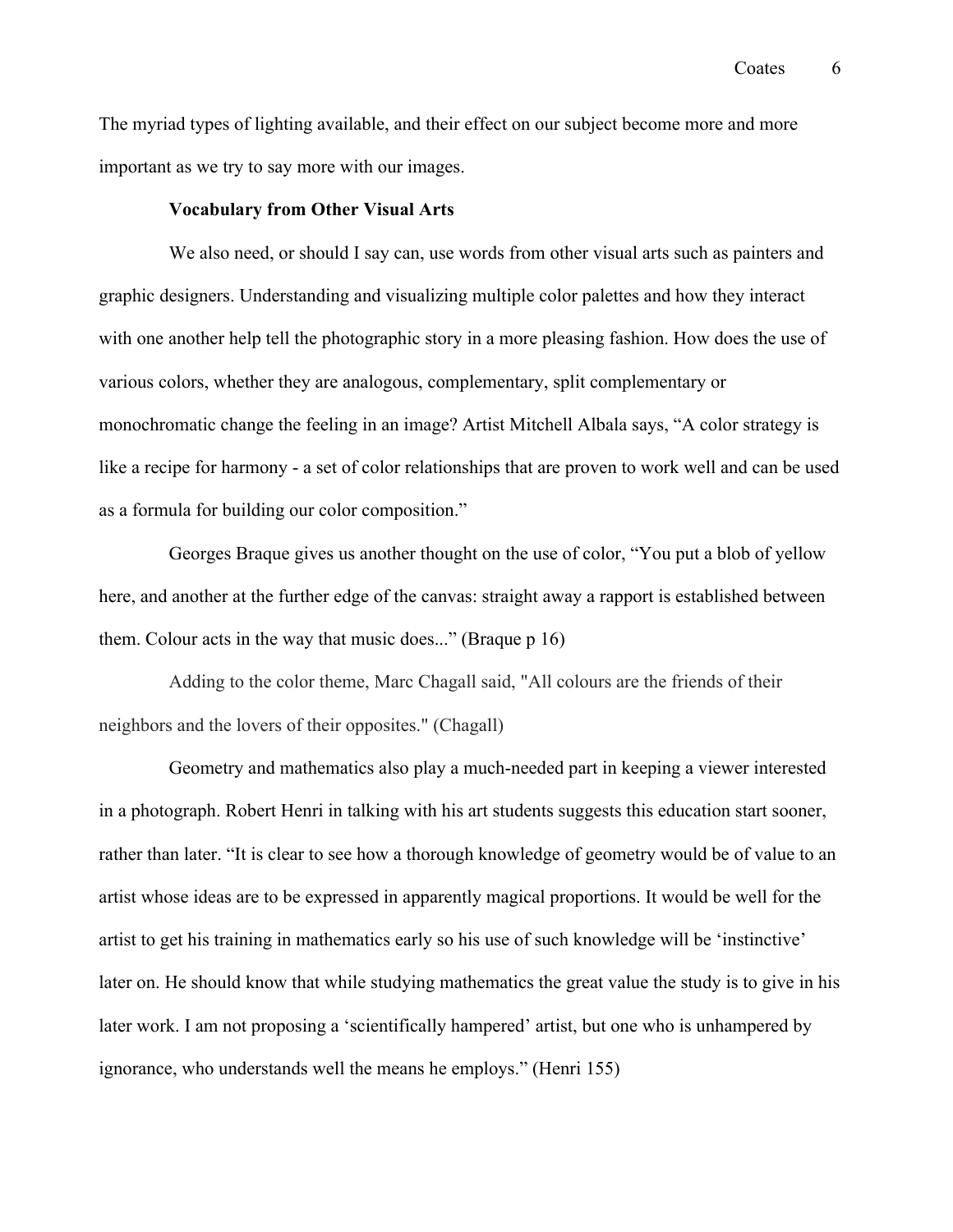Lisa Marder gives us some vocabulary on composition. "Composition is the term used to describe the arrangement of the visual elements in a painting or other artwork. It is how the Elements of Art and Design - line, shape, color, value, texture, form, and space - are organized or composed according to the Principles of Art and Design - balance, contrast, emphasis, movement, pattern, rhythm, unity/variety - and other Elements of Composition, to give the painting structure and convey the intent of the artist." (Marder) One of the first and quite simple types of composition we learn is the rule of thirds and moves through a deeper area of composition study that has it's own vocabulary including Fibonacci Numbers and the Golden Section. Also known as Phi.

Henri Matisse in Notes of a Painter said, "Composition is the art of arranging in a decorative manner the diverse elements at the painter's command to express his feelings." (Matisse)

Composition is different from the subject matter of a painting or a photographic image. Every painting or photo, whether abstract or representational, regardless of subject, has a composition. Good composition is essential to the success of creating better images. Done successfully, good composition draws the viewer in and then moves the viewer's eye across the whole of the work so that everything is taken in, finally settling on the main subject.

Claudia Laska shares Gestalt psychology as a theory about perception that states, "…the whole is more than (or, in other interpretations, 'different than') the sum of its parts." Gestalt comes from the German word meaning "shape" or "form" and suggests how we as humans make shape of, or form, in our minds a unified whole out of separate and distinct elements by grouping them into the most easily understood arrangements. It helps us to recognize patterns and make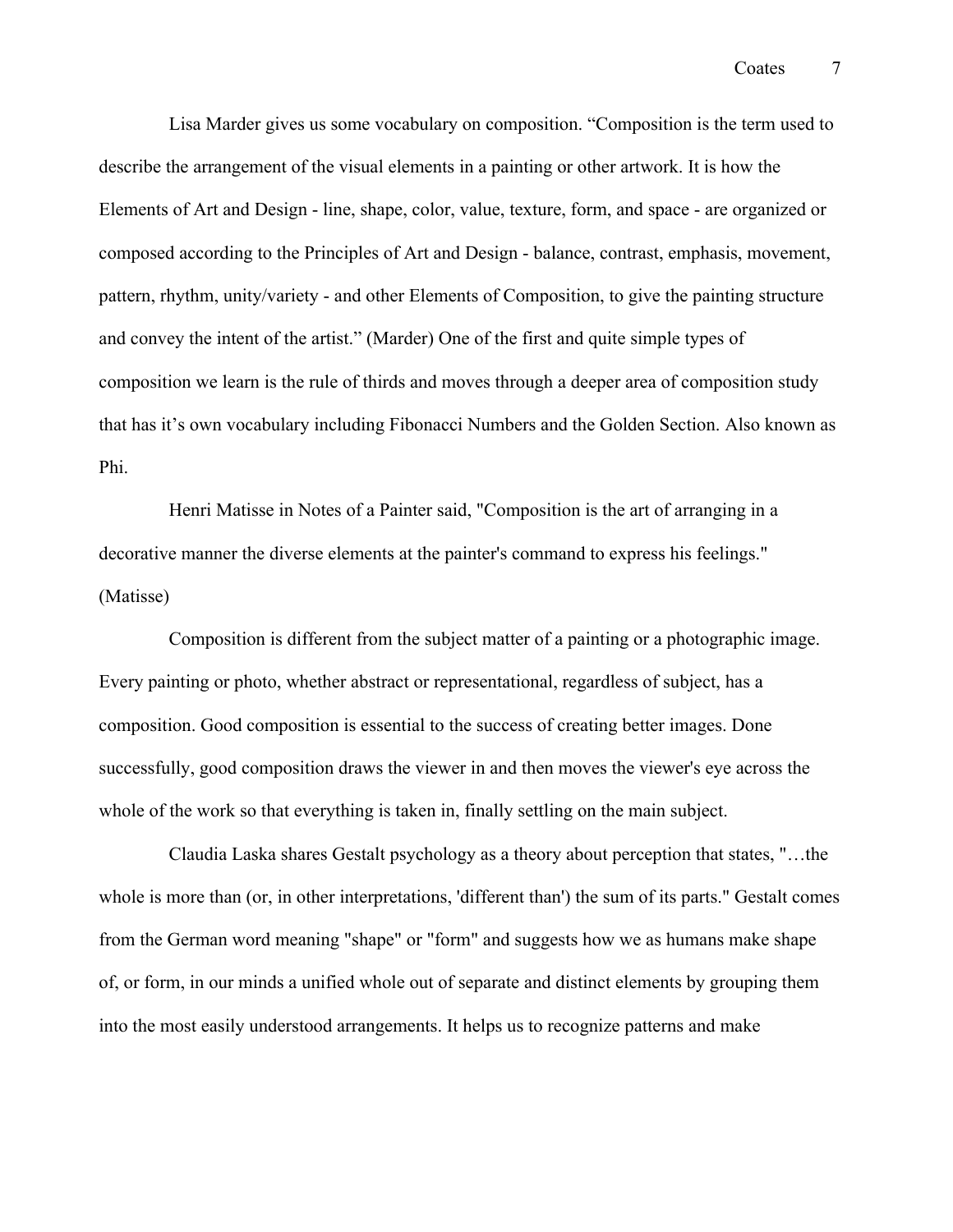associations." (Laska) Gestalt Theory adds to the compositional vocabulary with words like, emergence, reification, multi-stability, invariance and many more.

Having a deeper vocabulary in all areas allows us to understand ideas of photographers that come before us by being able to visualize their ideas through reading. As Marilee Springer stated in *Teaching Critical Vocabulary of the Common Core*, "Cognitive skills are enhanced by having access to more words. It will be *absolutely necessary* for them to automatically know the definitions without using working memory. If they must search their brains to understand what the questions on the assessment are asking of them, they are wasting precious time and brain space needed to analyze their readings and answer the questions.

"Teaching these words is urgent in order to assist students in understanding what is to be expected of them as they tackle complex texts, learn to read more closely, add to their vocabularies, improve speaking and listening skills and become well rounded learners and members of society." (Sprenger)

### **Best Practices - How to Increase Your Vocabulary**

In an article in *The Telegraph*, David Crystal says, "Vocabulary is a matter of wordbuilding as well as word-using." (Crystal)

One of the best ways of increasing a vocabulary is reading. I constantly have words in one form or another having to do with photography in front of me. Magazine articles, books and the Internet keep me reading and improving my stock of words.

Shepard's Software agrees with this idea and recommends, "Read, Read, And Read! - Most vocabulary words are learned from context. The more words you're exposed to, the better vocabulary you will have. While you read, pay close attention to words you don't know. First, try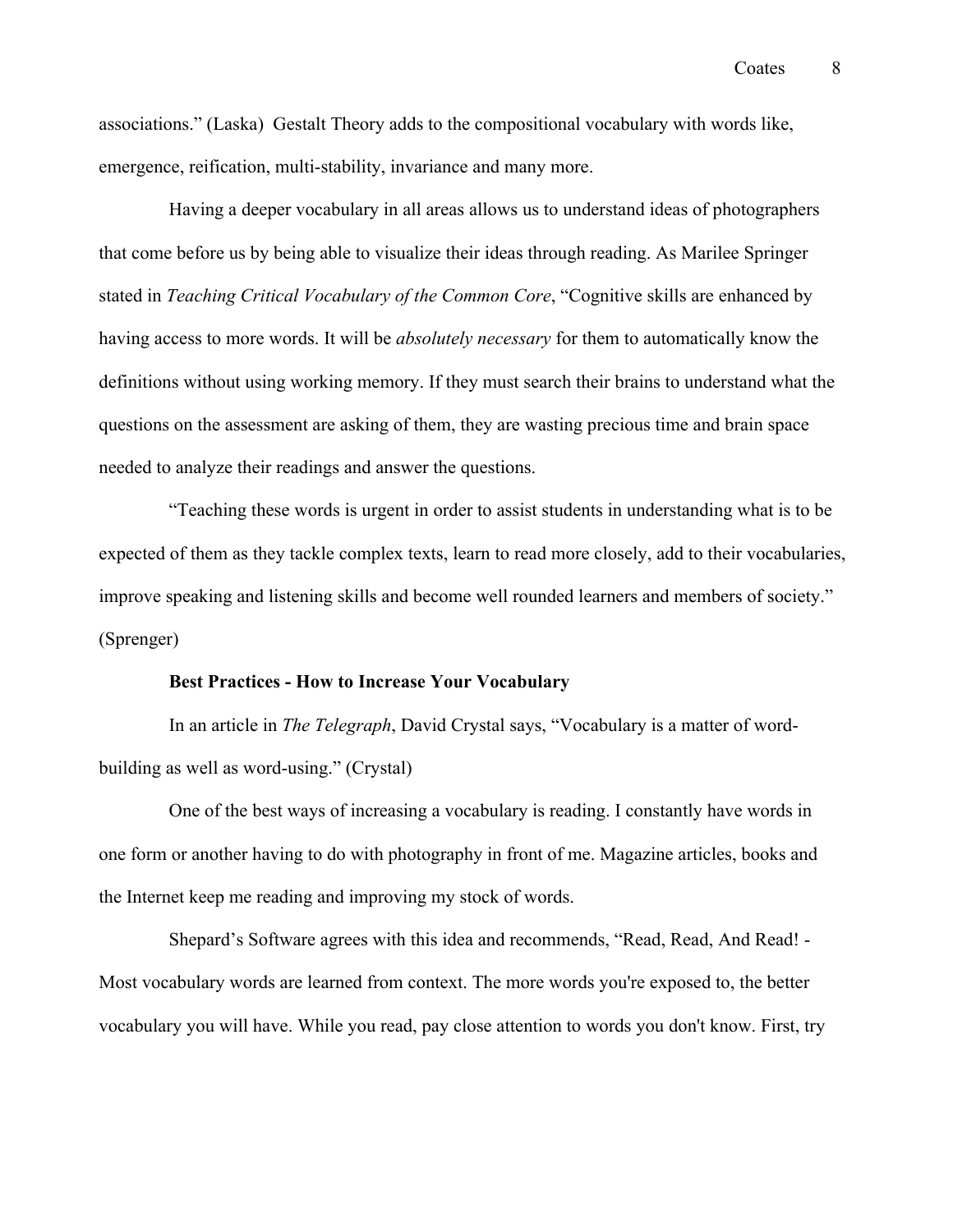to figure out their meanings from context. Then look the words up. Read and listen to challenging material so that you'll be exposed to many new words.

"Practice, practice, practice. - Learning a word won't help very much if you promptly forget it. Research shows that it takes from 10 to 20 repetitions to really make a word part of your vocabulary. It helps to write the word - both the definition and a sentence you make up using the word - perhaps on an index card that can later be reviewed. As soon as you learn a new word, start using it.

"Get in the habit of looking up words you don't know - If you have a dictionary program on your computer, keep it open and handy." (Shepard) I'll add the idea of putting new vocabulary to work through practice and creating an image that puts the new word in action as soon as possible after learning of it.

Inspiring speaker and salesman Zig Ziglar shares, "Your understanding of what you read and hear is, to a very large degree, determined by your vocabulary, so improve your vocabulary daily." (Ziglar)

## **Using your Vocabulary**

When I mentioned that I wanted to develop my vocabulary to help with my challenges for and against images during judging at PPA competitions I was initially met with that possibly being a negative. I would like you to know that having a deep vocabulary doesn't mean it will be harder for others to understand you rather it will be more easily accomplished. Increasing your vocabulary makes it possible to have yourself better understood by others. If you are constantly searching for the proper word or words to express your ideas you loose credibility, because as you try to find the word or concept in your mind you sound less intelligent. Learning more words does not necessarily mean mastering large, cumbersome, multi-syllabic words. It is an expansion that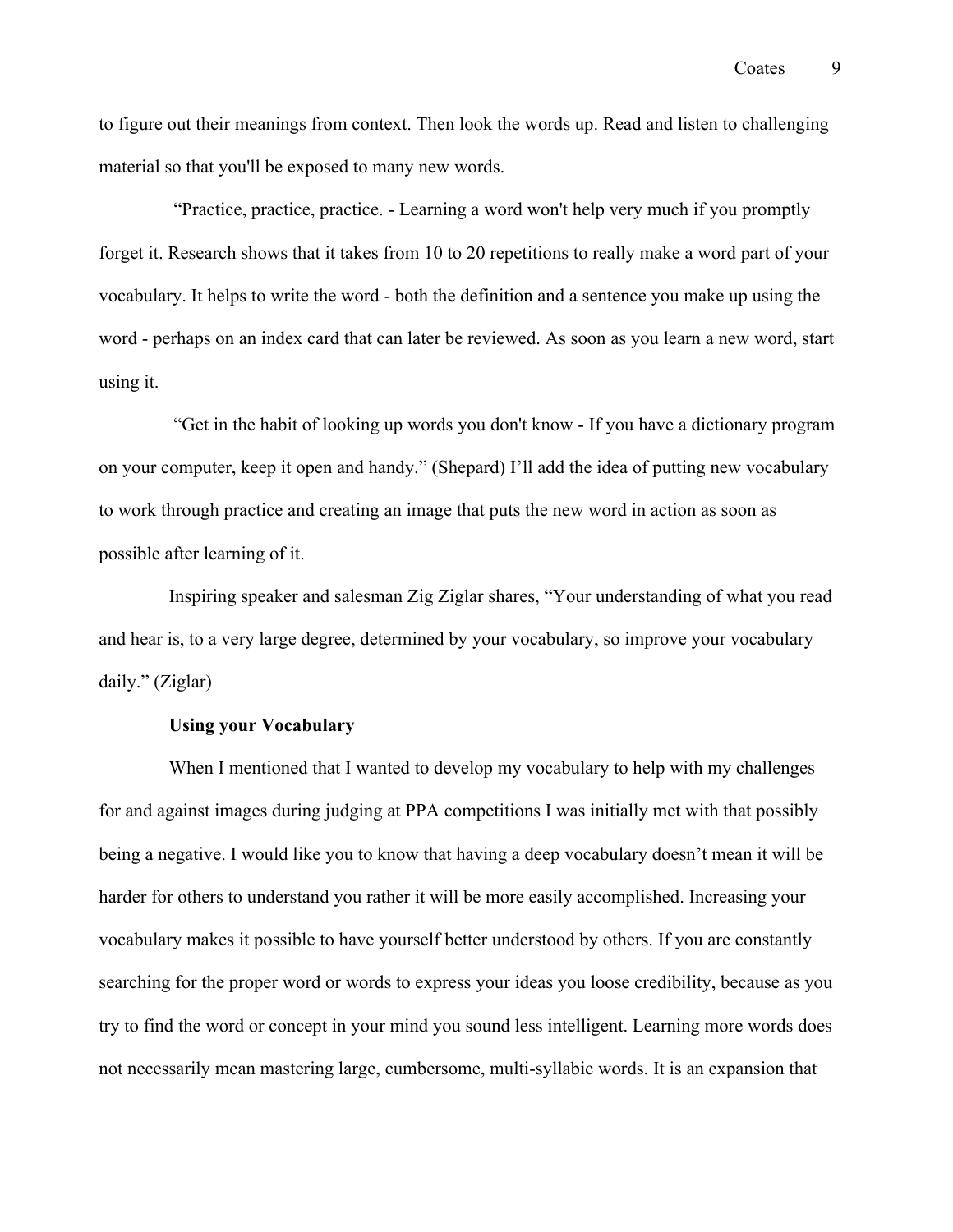allows you to be more graphic, accurate and descriptive in your discussions. For example, you could say blue when referring to a color or you might be more accurate choosing among the words azure, turquoise, indigo, ultramarine or cobalt. All are expressions for blue but each would be different, and more accurately understood, in the mind of others.

American Lexicographer Erin McKean is a proponent of having more words at your disposal. "People say jargon is a bad thing, but it's really a shortcut **vocabulary** professionals use to understand one another." (Mckean)

### **Final Thoughts**

As I share this project with others on writing about vocabulary and learning photography, the question I hear quite often is, "Why are you doing this? Why take time away from your photography to teach others?" My reply is to share a quote that I hope it inspires you from Joseph Joubert "To teach is to learn twice." (Joubert)

I encourage you to expand your vocabulary and close this paper with Wilfred Funk's quote, "The more words you know, the more clearly and powerfully you will think...and the more ideas you will invite into your mind." (Funk)

#### **Works Cited**

Albala, Mitchell, <http://www.artquotes.com/getquotes.php?catid=43#.V6f8TI4kWY4>. Web – Retrieved July 2016

Boroditsky, L. (2009, June 12). *Edge: How does our Language Shape the Way We Think?* May 20, 2012, from Edge: <http://edge.org>. Web - Retrieved August 2016 Braque, Georges - *Cahiers d'art, Paris 1954*, by Dora Vallier - Paris 1954

Chagall, Marc *– Bryon's Muse Blog, Marc Chagall – Painting a Dream* <https://byronsmuse.wordpress.com/2014/08/09/marc-chagall-painting-a-dream>.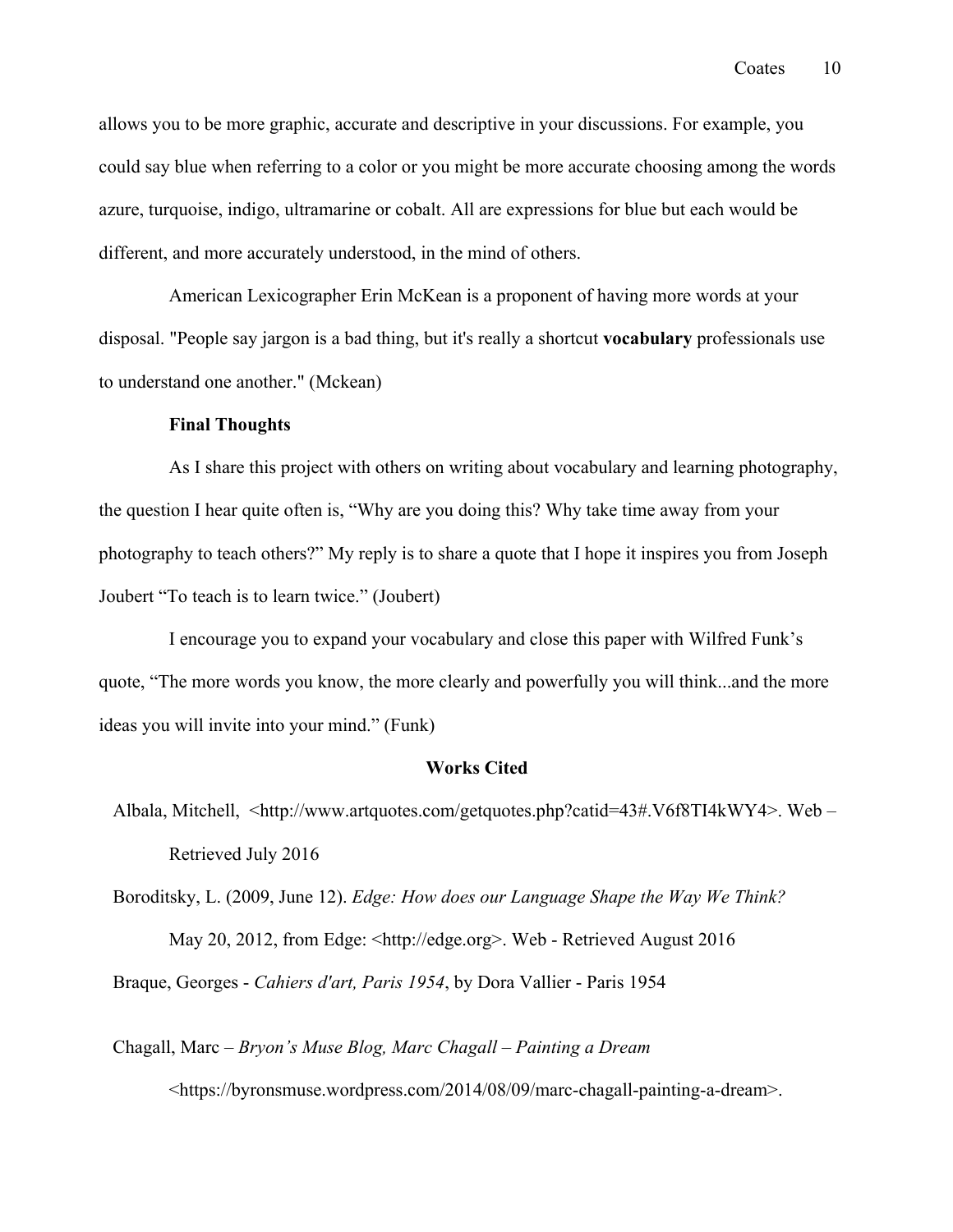### August 9, 2016 Web - Retrieved September 2016

Crystal, David – *From Riddle to Twittersphere: David Crystal tells the story of English in 100 Words*. The Telegraph October 14, 2011. <http://www.telegraph.co.uk/culture/books/8824676/From-Riddle-to-Twittersphere-David-Crystal-tells-the-story-of-English-in-100-words.html>. Web - Retrieved August 2016

DaVinci, Leonardo - *The Notebooks of Leonardo da Vinci***.by** Jean Paul Richter, 1.1.3 III six books on Light and Shade. <https://en.wikiquote.org/wiki/Leonardo\_da\_Vinci> Web - retrieved August 2016

Dewey, John - How We Think © 1910 by D.C. Heath & Co.

- Funk, Wilfred, *Word Explorations* © by Senior Scribe Publications. Set up on July 19, 1998, Web - Retrieved September 2016 <http://wordexplorations.info>
- Laska, Claudia Gestalt Theory PDF Uploaded Monday, May 31, 2010, Web Retrieved August 2016 <http://iam.colum.edu/claska/didweb/media/gestalttheory.pdf>.

Leibovitz, Annie, Annie Leibovitz: The Visionary, By Melissa Whitworth 31 October,

2012 Web <http://www.glamour.com/story/annie-leibovitz > Retrieved July 2016

Henri, Robert - The Art Spirit - Basic Books Edition 2007 ISBN 13: 978-0-465-00263-4

Henri Matisse *–* Matisse from "Notes of a Painter" by Lisa Marder. Flam, Jack D., *Matisse on*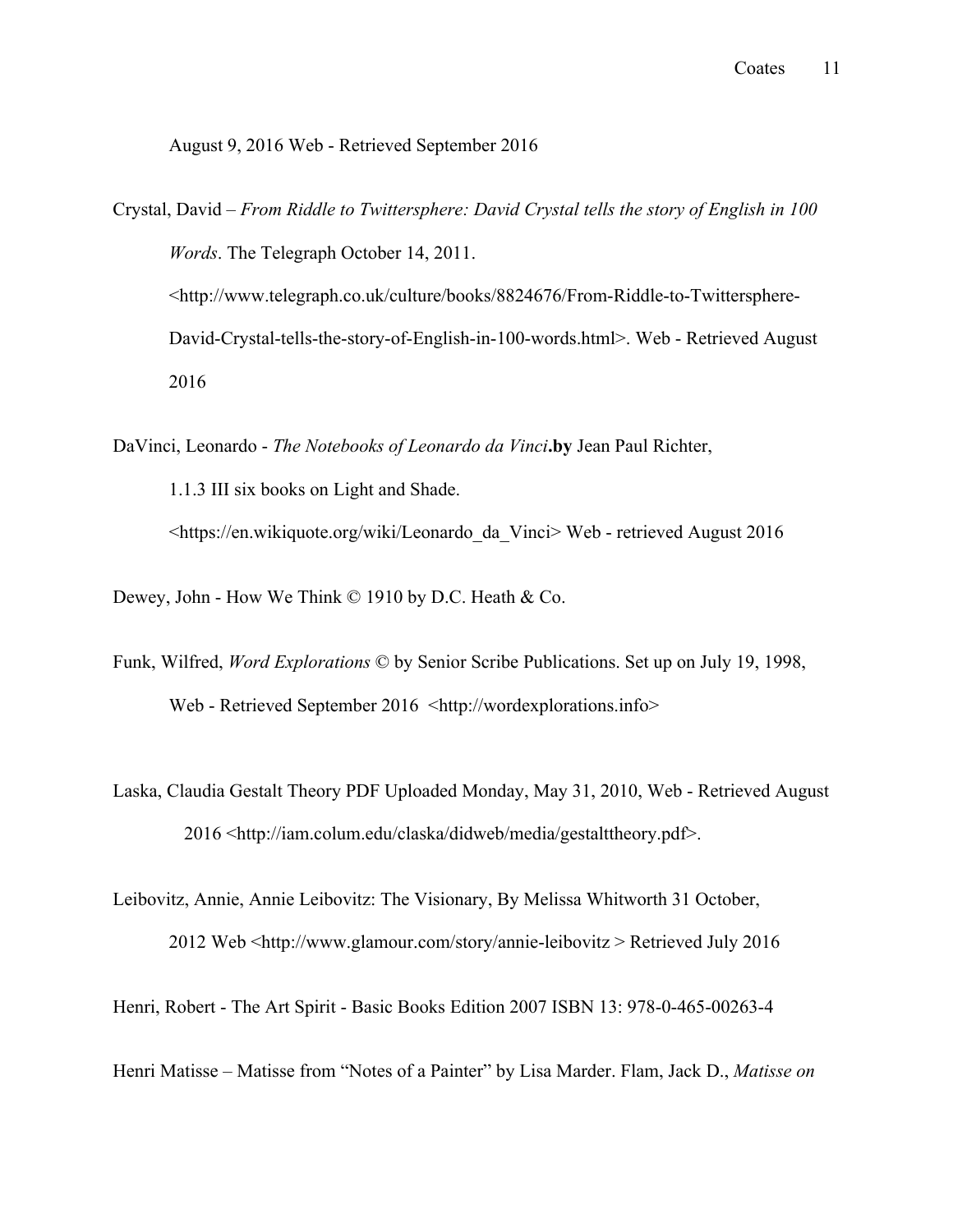*Art,* E.P. Dutton, New York, 1978. P.36 Web

<http://painting.about.com/od/artglossarym/g/defMatisse.htm>. Retrieved August 8, 2016.

Joubert, Joseph **-** To teach is to learn twice From the Dawn Newspaper by Taimoor Kahn Karachi — Published Mar 01, 2011. Web – <http://www.dawn.com/news/609637/to-teach-is-to-learn-twice> Retrieved - August 2016

Marder, Lisa – Elements of Art & Design - About.com retrieved Sept 2016 < http://painting.about.com/od/paintingforbeginners/fl/Elements-of-Art-and-Design.htm>

Marzano & Pickering - Building Academic Vocabulary Teacher's Manual - Copyright © 2005 by Association for Supervision and Curriculum Development. All rights reserved. Chapter 1 by Robert J. Marzano and Debra J. Pickering, July 2005

Matisse, Henri – Notes of a Painter 1908

McKean, Erin – 60 Seconds with Erin McKean by Brian Moore. New York Post online. January 16, 2012. Web - <http://nypost.com/2012/01/16/60-seconds-with-erin-mckean>

Shepard's Software – The Ten Best Vocabulary Learning Tips <http://www.sheppardsoftware.com/vocabulary\_tips.htm>. Retrieved August 7, 2016

Sprenger, Marilee Teaching the Critical Vocabulary of the Common Core - 55 words that Make